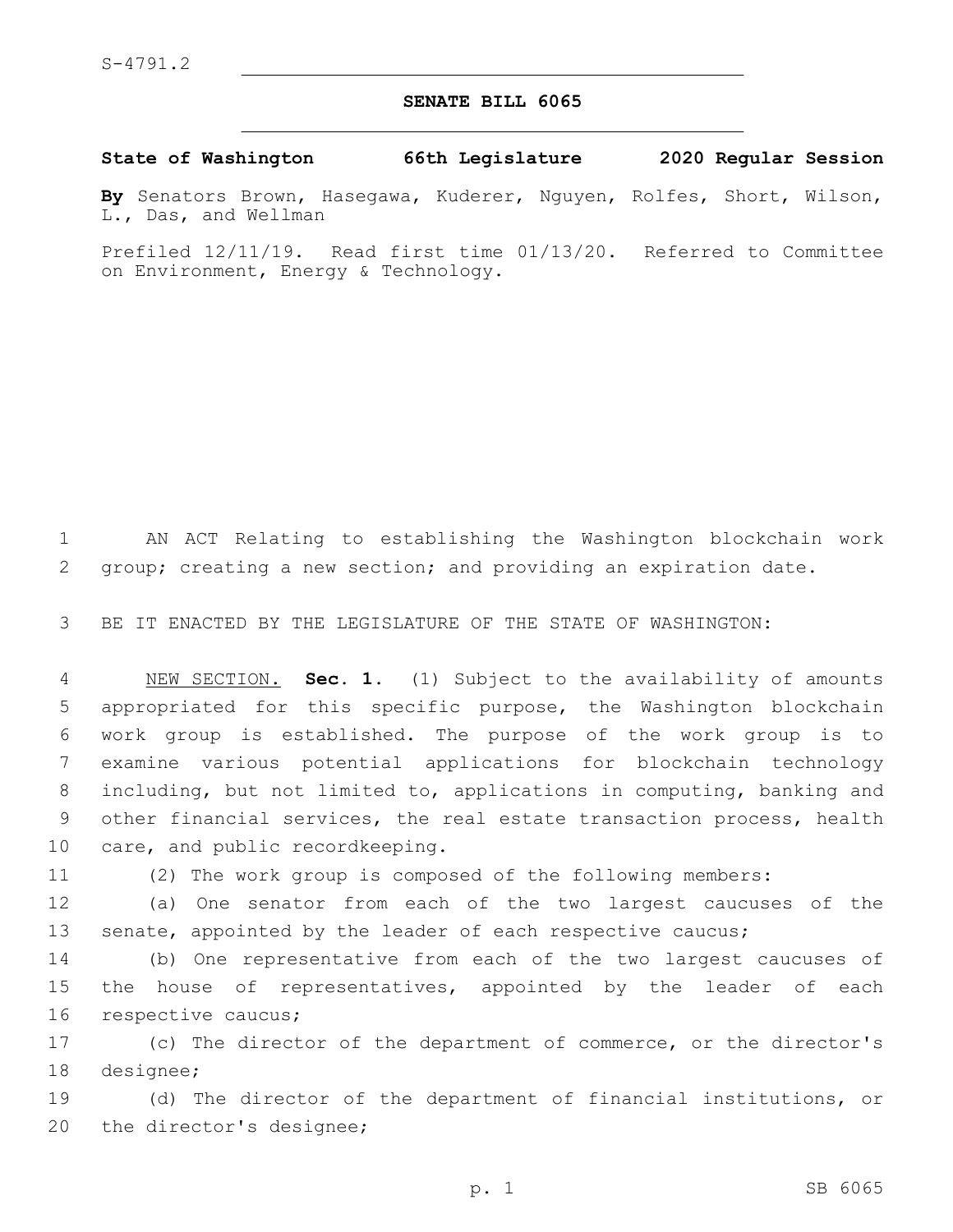(e) The director of Washington technology solutions, the consolidated technology services agency, or the director's designee;

 (f) An individual representing a trade association for technology companies that do business in Washington;4

 (g) An individual representing a trade association for financial 6 services companies that do business in Washington;

 (h) An individual representing a trade association for title insurance companies that do business in Washington;

 (i) An individual representing a trade association for health care companies that do business in Washington; and

 (j) An individual representing an association for county 12 government officials in Washington.

 (3) The individuals appointed under subsection (2)(f) through (j) 14 of this section must be appointed by the governor, subject to senate 15 confirmation in accordance with RCW 43.06.092.

 (4) A majority of the work group members constitutes a quorum. If a member has not been designated for a position set forth in this section, that position may not be counted for the purpose of 19 determining a quorum.

 (5) The work group shall hold its inaugural meeting by August 1, 2020. The work group shall elect a chair from among its members at the inaugural meeting. The election of the chair must be by a majority vote of the work group members who are present at the inaugural meeting. The chair of the work group is responsible for arranging subsequent meetings and developing meeting agendas.

 (6) Staff support for the work group, including arranging the inaugural meeting of the work group and assisting the chair of the work group in arranging subsequent meetings, must be provided by senate committee services and the house of representatives office of 30 program research.

 (7) The expenses of the work group must be paid jointly by the senate and the house of representatives. Work group expenditures are subject to approval by the senate facilities and operations committee and the house of representatives executive rules committee, or their 35 successor committees.

 (8) Legislative members of the work group may be reimbursed for travel expenses in accordance with RCW 44.04.120. Nonlegislative members are not entitled to be reimbursed for travel expenses if they are elected officials or are participating on behalf of an employer,